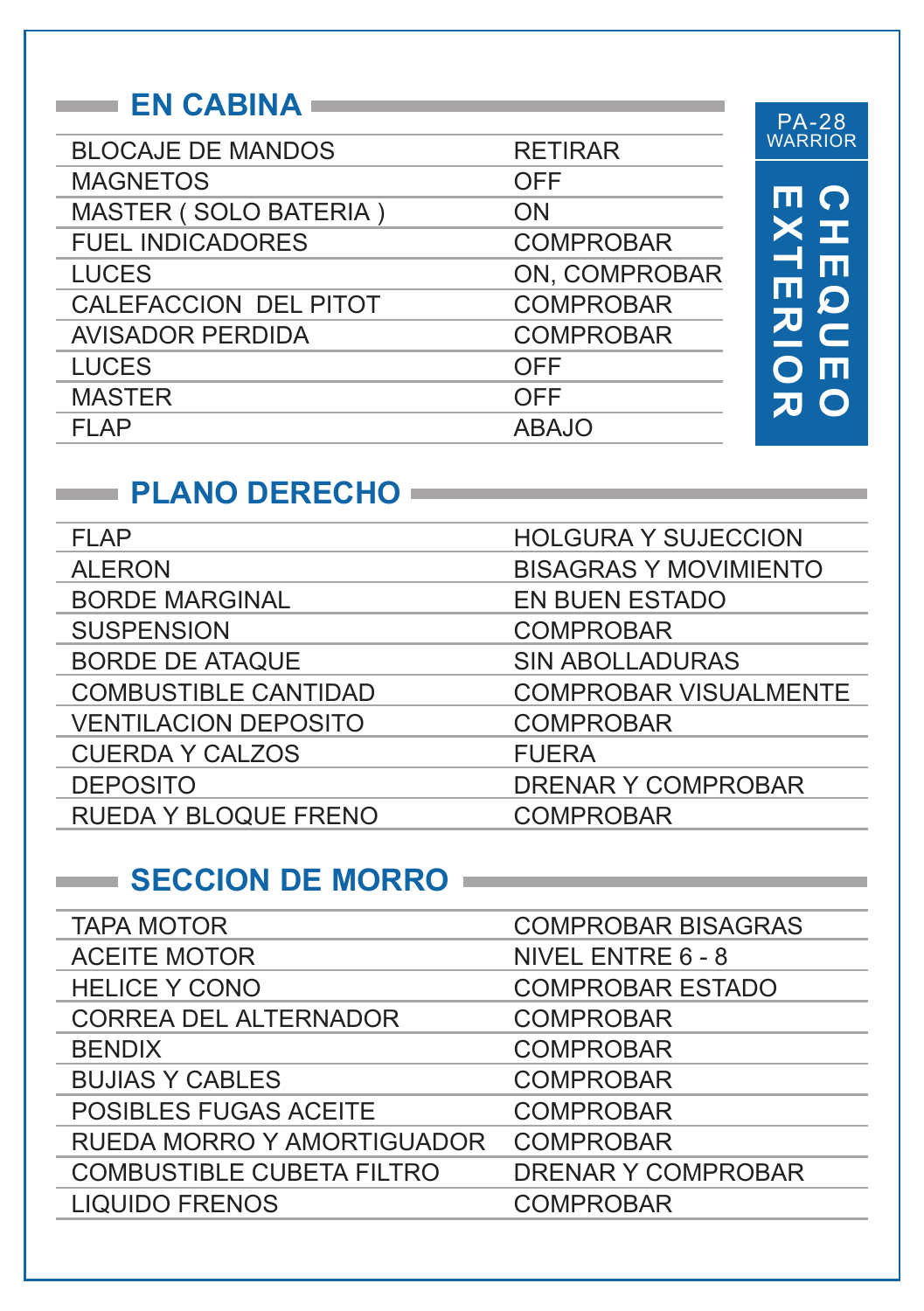#### **PLANO IZQUIERDO**

| O      |
|--------|
| I      |
| ш      |
| O      |
| c<br>ш |
| O      |
|        |
| m<br>× |
| ᅴ      |
| ш      |
| 刀      |
| O      |
| 刀      |
|        |

#### **FUSELAJE**

| <b>ESTADO GENERAL</b> | <b>COMPROBAR BUEN ESTADO</b> |
|-----------------------|------------------------------|
| <b>ANTENAS</b>        | SUJETAS Y EN BUEN ESTADO     |
| <b>CRISTALES</b>      | <b>LIMPIOS</b>               |
| <b>PUERTAS</b>        | <b>COMPROBAR</b>             |

| <b>SECCION DE COLA</b>         |                             |
|--------------------------------|-----------------------------|
| TIMON DE PROFUNDIDAD           | MOVIMIENTO LIBRE,           |
|                                | <b>BISAGRAS PRINCIPALES</b> |
|                                | <b>BISAGRAS COMPENSADOR</b> |
| <b>TIMON DE DIRECCION</b>      | <b>MOVIMIENTO LIBRE</b>     |
|                                | <b>TENSION</b>              |
|                                | <b>PASADORES BISAGRAS</b>   |
| <b>TIRANTES INTERIORES</b>     | <b>COMPROBAR MECANISMOS</b> |
| <b>ESTADO GENERAL EMPENAJE</b> | TORNILLERIA, ABOLLADURAS    |
| <b>CUERDA</b>                  | <b>DESATAR</b>              |
|                                |                             |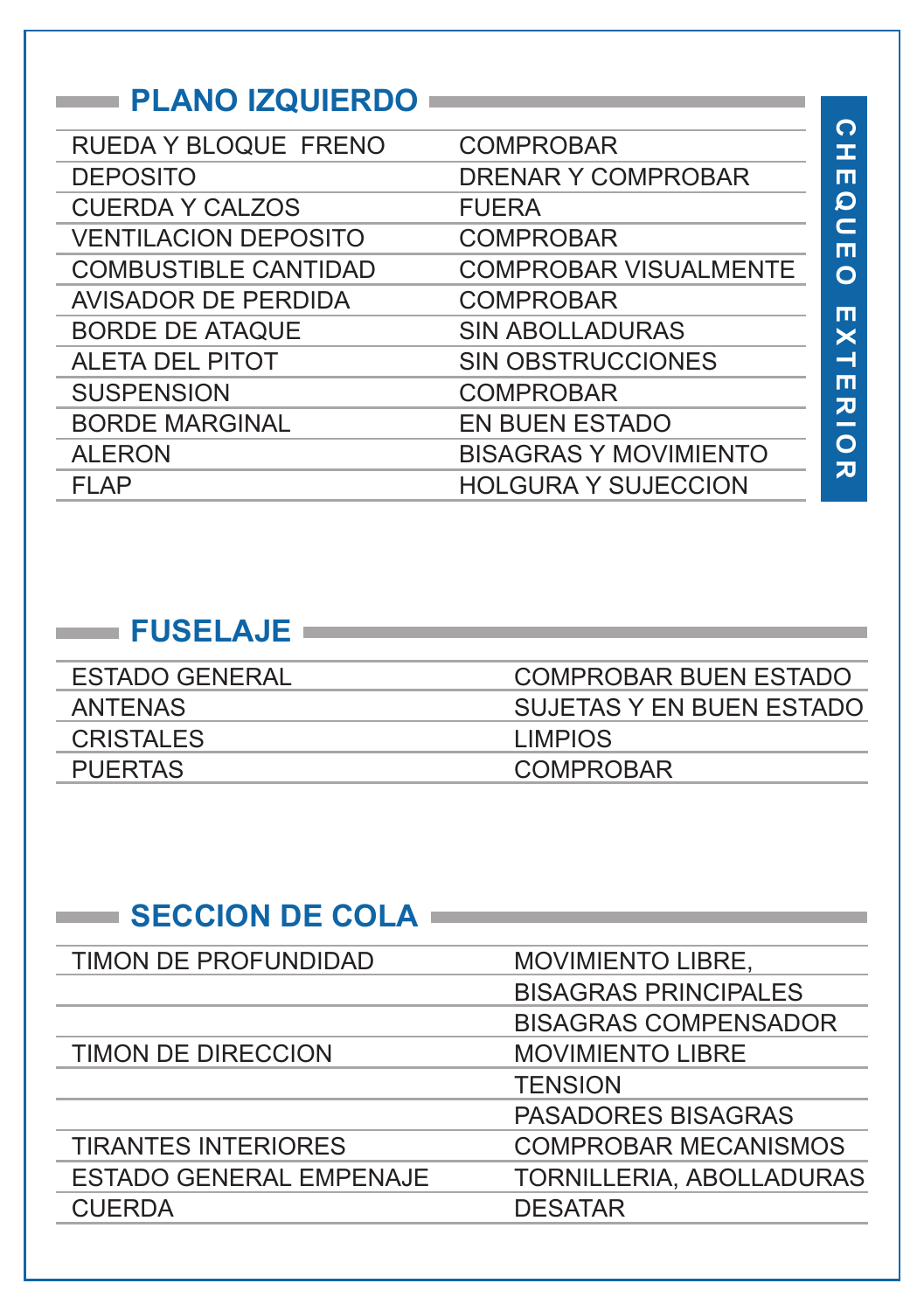## **ANTES DE LA PUESTA EN MARCHA**

| <b>DOCUMENTACION</b>         | A BORDO               |
|------------------------------|-----------------------|
| <b>EXTINTOR</b>              | <b>COMPROBAR</b>      |
| <b>FLAPS</b>                 | <b>RETRAER</b>        |
| <b>ASIENTOS Y CINTURONES</b> | <b>AJUSTADOS</b>      |
| RADIOS Y EQUIPO ELECTRICO    | OFF                   |
| <b>BREAKERS</b>              | <b>DENTRO</b>         |
| <b>PARKING BRAKE</b>         | <b>PUESTO</b>         |
| <b>TACOMETRO</b>             | <b>ANOTAR</b>         |
| <b>PUESTA EN MARCHA</b>      |                       |
| Y DATOS DEL CAMPO            | <b>SOLICITAR AUT.</b> |
|                              |                       |

#### $\overline{C}$ くそ **Y RODAJE** MARCHA<br>ARCHA **PUESTA EN**  $\overline{\bm{x}}$ Π<br>ω  $\Omega$  $\overline{\mathbf{v}}$  $\overline{\Omega}$  $\overline{\mathbf{C}}$  $\blacktriangleright$ ᅚᆞᆖ  $\tilde{\mathbf{C}}$  $m > Z$

PA-28 WARRIOR

#### **PUESTA EN MARCHA =**

| <b>CALEFACCION CARBURADOR</b> | OFF                       |
|-------------------------------|---------------------------|
| <b>MASTER (SOLO BATERIA)</b>  | ON                        |
| <b>DEPOSITO PARA RODAR</b>    | EL MAS VACIO              |
| <b>LUZ ANTICOLISION</b>       | <b>ON</b>                 |
| <b>PRIMER</b>                 | <b>SEGUN SE REQUIERA</b>  |
| <b>MEZCLA</b>                 | <b>RICA</b>               |
| <b>GASES</b>                  | A 1/4 PULGADA             |
| <b>HELICE</b>                 | AVISAR "LIBRE", COMPROBAR |
| START, 1000 RPM Y COMPROBAR   | PRESION ACEITE EN VERDE   |
| MASTER (ALTERNADOR)           | ON                        |
| <b>RADIO</b>                  | <b>ON</b>                 |
| <b>LUZ NAVEGACION</b>         | <b>ON</b>                 |
| <b>TRANSPONDER</b>            | <b>STANDBY</b>            |
| <b>AUTORIZACION RODAJE</b>    | <b>SOLICITAR</b>          |

#### **RODAJE**

| QNH y TRANSPONDER       | CALAR                       |
|-------------------------|-----------------------------|
| <b>LUZ LANDING</b>      | ON                          |
| REGIMEN DE MOTOR        | RODAR CON 1000 RPM          |
| <b>FRENOS</b>           | PROBAR NADA MAS INICIAR     |
| <b>MEZCLA</b>           | <b>AJUSTAR</b>              |
| CHEQUEO DE INSTRUMENTOS | BRU-HRZ-GIR-VIR-ANE-ALT-VAR |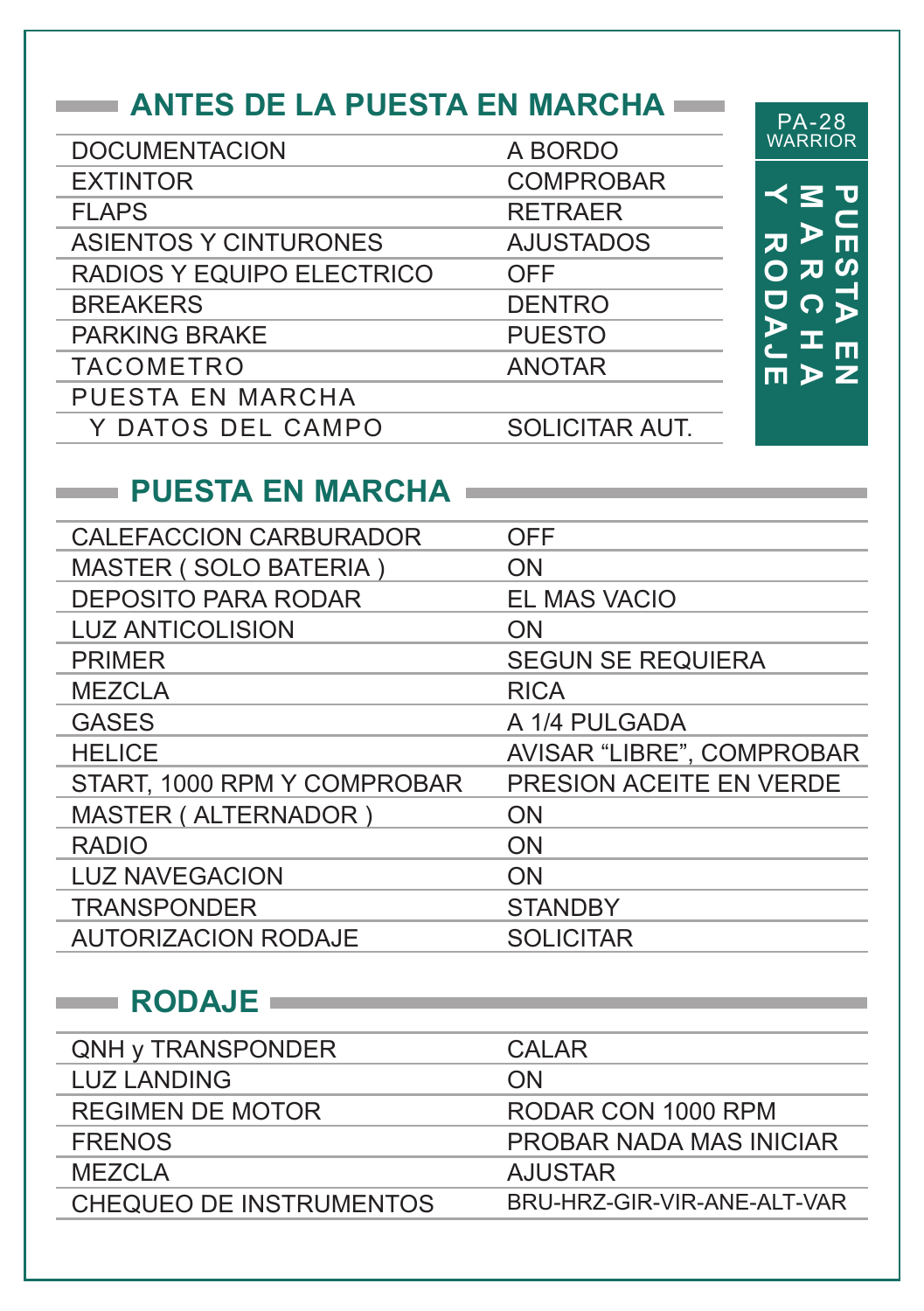### **ANTES DEL DESPEGUE**

|                                         |                               | <b>PA-28</b>          |
|-----------------------------------------|-------------------------------|-----------------------|
| <b>PARKING BRAKE</b>                    | <b>PUESTO</b>                 | <b>WARRIOR</b>        |
| <b>GASES</b>                            | 1000 RPM                      | $\blacksquare$        |
| <b>MEZCLA</b>                           | <b>RICA</b>                   | m                     |
| <b>BOMBA COMBUSTIBLE</b>                | <b>COMPROBAR</b>              | $\boldsymbol{\omega}$ |
| <b>DEPOSITO PARA EL DESPEGUE</b>        | EL MAS LLENO                  | ᠊ᢦ                    |
| <b>COMPENSADOR</b>                      | <b>NEUTRO</b>                 | Ш                     |
| MANDOS (PRIMARIOS Y SECUNDARIOS) LIBRES |                               | <u>ဂ</u>              |
| <b>LUZ LANDING</b>                      | <b>OFF</b>                    |                       |
| <b>CUANDO TEMPERATURA VERDE</b>         | MOTOR 2000 RPM                | $\blacksquare$        |
| <b>INSTRUMENTOS DE MOTOR</b>            | <b>VERDE</b>                  | Ш                     |
| <b>ALTERNADOR</b>                       | <b>COMPROBAR</b>              |                       |
| <b>AMPERIMETRO</b>                      | <b>CARGANDO</b>               |                       |
| <b>SUCCION</b>                          | ENTRE 4" y 6" (5" a 2000 rpm) |                       |
| MAGNETOS L/R                            | CAIDA Max 150 - DIF Max 75    |                       |
| <b>CALEFACCION CARBURADOR</b>           | <b>COMPROBAR</b>              |                       |
| <b>MEZCLA</b>                           | EJERCITAR y DEJAR RICA        |                       |
| <b>GASES</b>                            | <b>1000 RPM</b>               |                       |
| <b>RALENTI</b>                          | <b>COMPROBAR</b>              |                       |
| <b>PANEL ANUNCIADOR</b>                 | <b>COMPROBAR</b>              |                       |
| <b>GIRODIRECCIONAL</b>                  | <b>CALAR CON BRUJULA</b>      |                       |
| <b>BOMBA COMBUSTIBLE</b>                | <b>ON</b>                     |                       |
| <b>LUZ LANDING</b>                      | <b>ON</b>                     |                       |
| <b>TRANSPONDER</b>                      | ON y COMPROBAR CODIGO         |                       |
| <b>PUERTAS</b>                          | <b>CERRADAS y BLOQUEADAS</b>  |                       |
| <b>LISTOS</b>                           | <b>NOTIFICAR</b>              |                       |

#### **DESPEGUE NORMAL**

| PISTA EN SERVICIO      | <b>ASEGURARSE: LIBRE FINAL</b> |
|------------------------|--------------------------------|
| <b>FLAPS</b>           | <b>ARRIBA</b>                  |
| <b>ENTRAR EN RWY</b>   | <b>ALINEAR</b>                 |
| <b>GIRODIRECCIONAL</b> | <b>COMPROBAR CON BRUJULA</b>   |
| <b>GASES</b>           | <b>MAXIMO CON SUAVIDAD</b>     |
| A 60 MPH               | ANEMO VIVO e INSTR. VERDE      |
| A 80 MPH               | ROTACION y AL AIRE             |
| <b>ASCENSO INICIAL</b> | 80 MPH HASTA 400' AGL          |
|                        |                                |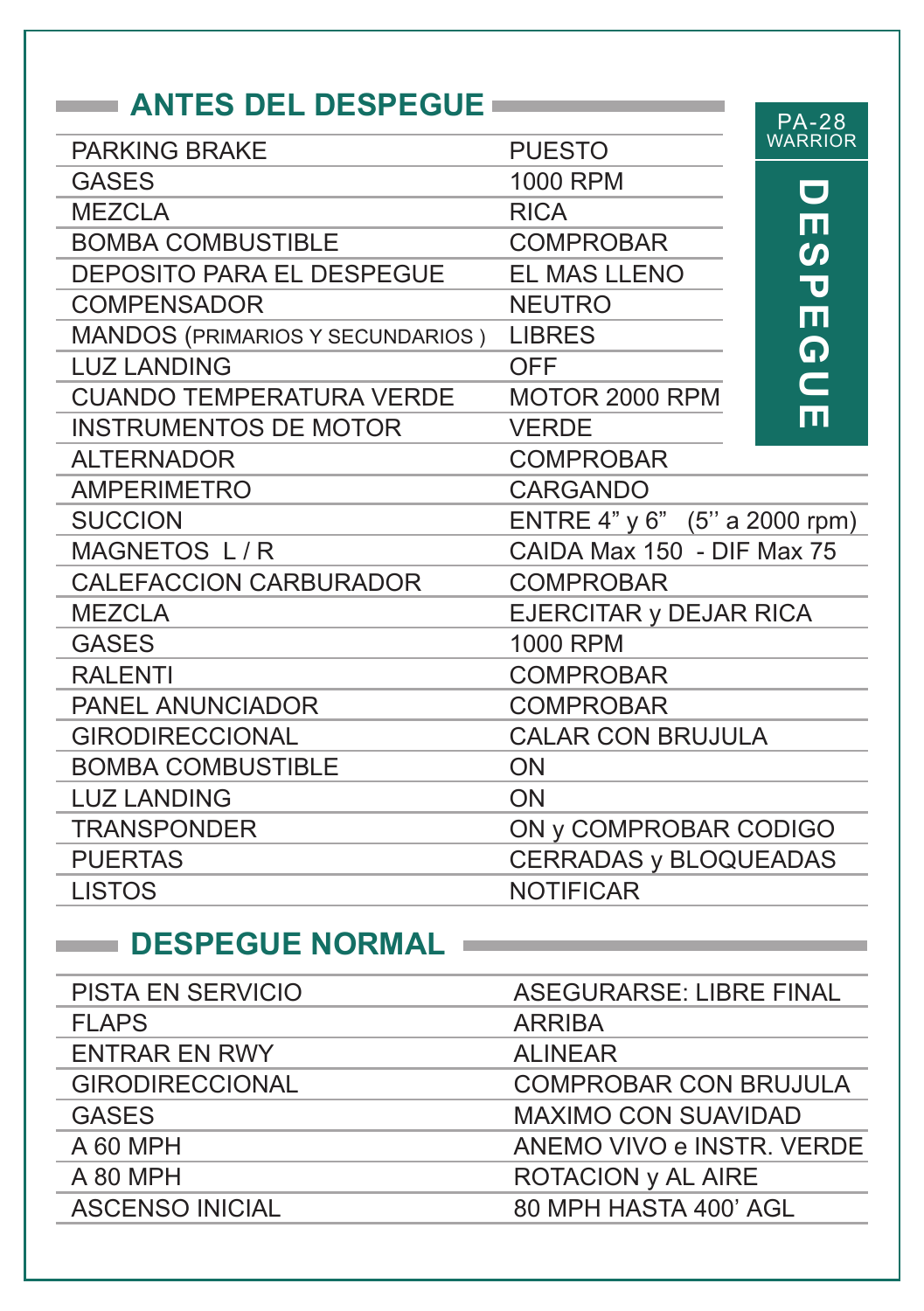## **DESPEGUE EN CAMPO CORTO**

| PISTA EN SERVICIO            | <b>ASEGURARSE: LIBRE FINAL</b> | DESPE          |
|------------------------------|--------------------------------|----------------|
| <b>ENTRAR EN RWY</b>         | ALINEAR y FRENAR               |                |
| <b>FLAPS</b>                 | 1 PUNTO (15°)                  | <u>ဝ</u> ါ     |
| <b>GASES</b>                 | <b>MAXIMO SUAVEMENTE</b>       | ≺              |
| <b>INSTRUMENTOS DE MOTOR</b> | <b>VERDE</b>                   |                |
| <b>FRENOS</b>                | <b>SOLTAR</b>                  |                |
| A 75 MPH                     | ROTACION y AL AIRE             | <b>CRUCERO</b> |
| <b>ASCENSO INICIAL</b>       | HASTA 400 AGL                  |                |

 $\Box$ 

#### **ASCENSO HASTA ALTITUD DE CIRCUITO**

GASES MAXIMO y 80 MPH HASTA 400 AGL

ACELERAR A 90 MPH

FLAPS ARRIBA

1ª REDUCCION POTENCIA a 2400 RPM

MIRAR Y VIRAR

#### **CRUCERO**

BAJAR MORRO y GANAR VELOCIDAD ELEGIR POTENCIA: 2100 RPM (BAJO-CIRCUITO) 2200 RPM (MEDIO) 2400 RPM (ALTO) COMPENSAR EL AVION BOMBA DE COMBUSTIBLE >>>> OFF INSTRUMENTOS DE MOTOR >>> COMPROBAR LUZ LANDING ON >>> HASTA SALIDA / DESDE ENTRADA CORRED. MEZCLA >>> AJUSTAR POR ENCIMA DE 3000' CADA 15' >>> FREDAS CADA 30' >>> BOMBA ON - CAMBIO DEPOSITO - BOMBA OFF

#### **DESCENSO**

| INTENCIONES, INFO TRAFICO y QNH | NOTIFICAR y OBTENER |
|---------------------------------|---------------------|
| <b>MEZCLA</b>                   | <b>RICA</b>         |
| <b>INSTRUMENTOS DE MOTOR</b>    | <b>COMPROBAR</b>    |
| <b>VELOCIDAD y POTENCIA</b>     | + 10 MPH y 2200 RPM |
| CALEFACCION CARBURADOR          | SI SE REQUIERE      |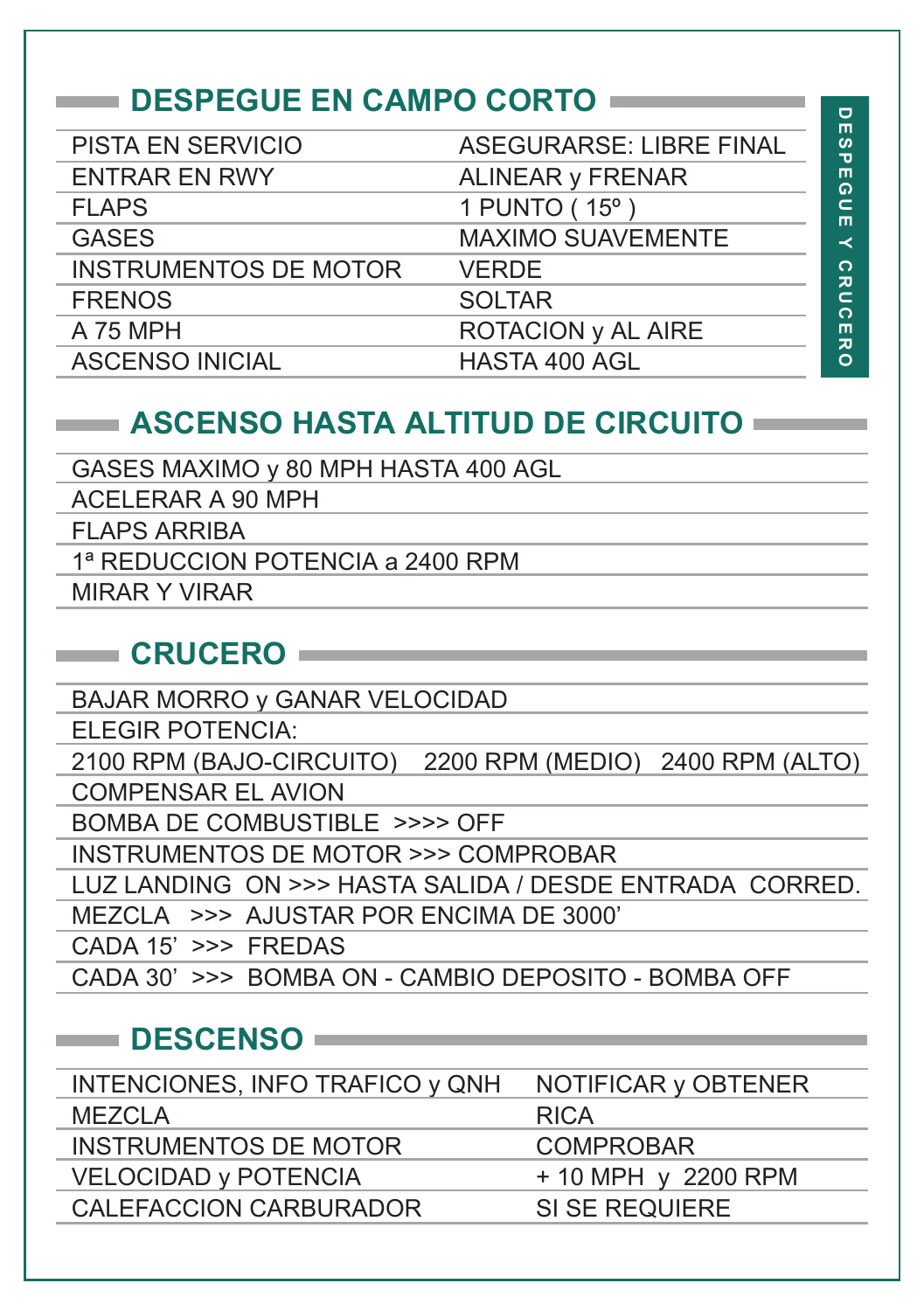#### **PRE - ATERRIZAJE**

| <b>MEZCLA</b>                   | <b>RICA</b>       |
|---------------------------------|-------------------|
| <b>BOMBA COMBUSTIBLE</b>        | ON                |
| <b>DEPOSITO PARA ATERRIZAJE</b> | EL MAS LLENO      |
| <b>INSTRUMENTOS DE MOTOR</b>    | <b>VERDE</b>      |
| <b>LUZ LANDING</b>              | ON                |
| <b>VELOCIDAD REDUCIR</b>        | <b>100 MPH</b>    |
| <b>FLAPS y VELOCIDAD</b>        | 1 PUNTO - 90 MPH  |
| <b>COMPENSAR EL AVION</b>       |                   |
| <b>CALEFACCION CARBURADOR</b>   | SI MENOR 1500 RPM |
|                                 |                   |

# PA-28 WARRIOR **ATERRIZAJE ATERRIZAJE**

#### **ATERRIZAJE**

| <b>AUTORIZACION</b>             | <b>OBTENER</b>   |
|---------------------------------|------------------|
| <b>REFRESCO DE VELOCIDADES:</b> |                  |
| <b>APROXIMACION LIMPIA</b>      | 100 MPH          |
| <b>CON FLAP 1 PUNTO</b>         | <b>90 MPH</b>    |
| CON FULL FLAP (final)           | 80 MPH           |
| <b>LIBRANDO PISTA</b>           | <b>NOTIFICAR</b> |
| <b>TRANSPONDER</b>              | <b>STANDBY</b>   |
| <b>BOMBA COMBUSTIBLE</b>        | <b>OFF</b>       |
| CALEFACCION CARBU.              | <b>OFF</b>       |
| <b>FLAPS</b>                    | <b>ARRIBA</b>    |
| <b>MEZCLA</b>                   | <b>AJUSTAR</b>   |
|                                 |                  |

#### **PARADA DE MOTOR**

| <b>PARKING BRAKE</b>                                     | <b>PUESTO</b>        |
|----------------------------------------------------------|----------------------|
| <b>MOTOR</b>                                             | 1000 RPM             |
| RADIOS, ADF y TRANSPONDER                                | OFF, OFF, OFF > 7000 |
| LUCES NAVEGACION y LANDING                               | <b>OFF</b>           |
| <b>MEZCLA</b>                                            | <b>CORTAR</b>        |
| ASEGURAR:                                                |                      |
| LUZ ANTICOLISION - MASTER - MAGNETOS - VALVULA FUEL: OFF |                      |
|                                                          |                      |

TACOMETRO CUERDAS y CALZOS **HELICE** ANOTAR ATAR y COLOCAR POSICION HORIZONTAL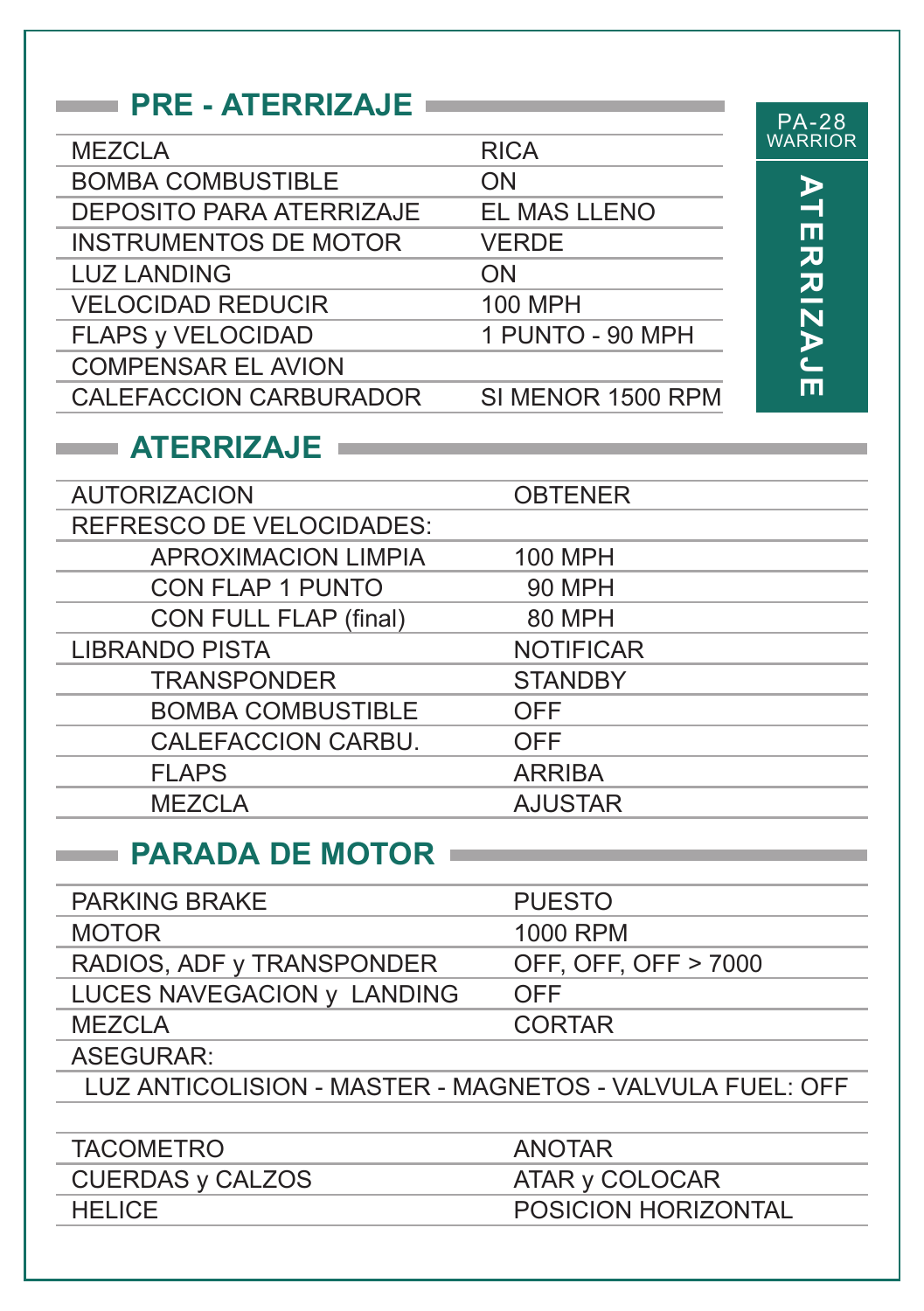| MAGNETOS: START HASTA EL ARRANQUE<br>GASES PARA APAGAR EL FUEGO: 1700 RPM / 2 MIN.<br><b>MIENTRAS: EQUIPO ELECTRICO OFF</b> | EN MOTOR DURANTE EL ARRANQUE =<br><b>PA-28</b><br><b>WARRIOR</b><br>四<br>「四<br>$\mathbf \subset$ |
|-----------------------------------------------------------------------------------------------------------------------------|--------------------------------------------------------------------------------------------------|
| <b>ASEGURAR &gt;&gt;&gt;</b><br>MASTER, MAGNETOS, DEPOSITOS: OFF                                                            |                                                                                                  |
| SI NO ARRANCA >>>                                                                                                           | $\frac{\Omega}{\Pi}$<br>lul                                                                      |
| <b>GASES</b><br><b>MAXIMO</b>                                                                                               | $\frac{z}{0}$<br>G                                                                               |
| MEZCLA<br><b>CORTAR</b>                                                                                                     |                                                                                                  |
| MAGNETOS START PARA APAGAR                                                                                                  | <b>AS</b>                                                                                        |
| ASEGURAR >>>>>>>                                                                                                            |                                                                                                  |
|                                                                                                                             | MASTER, MAGNETOS, DEPOSITOS:<br><b>OFF</b>                                                       |
| <b>EXTINTOR y AYUDA</b>                                                                                                     |                                                                                                  |
|                                                                                                                             |                                                                                                  |
| <b>FUEGO EN EL MOTOR EN VUELO</b>                                                                                           |                                                                                                  |
| MEZCLA, DEPOSITOS, MASTER                                                                                                   | <b>CORTAR TODO</b>                                                                               |
| <b>VENTILACION CABINA</b>                                                                                                   | <b>MAXIMA POSIBLE</b>                                                                            |
| <b>CALEFACCION CABINA</b>                                                                                                   | <b>CERRAR</b>                                                                                    |
|                                                                                                                             |                                                                                                  |
| CON ALTITUD SUFICIENTE:                                                                                                     |                                                                                                  |
|                                                                                                                             | RESBALE A ALTA VELOCIDAD PARA APAGAR EL FUEGO                                                    |
|                                                                                                                             |                                                                                                  |
| <b>CALEFACCION CARBURADOR</b>                                                                                               | ON                                                                                               |
| DESCENSO DE EMERGENCIA                                                                                                      | <b>VELOCIDAD Y FLAPS</b>                                                                         |
| ATERRIZAJE DE EMERGENCIA                                                                                                    |                                                                                                  |
| <b>FUEGO EN CABINA EN VUELO</b>                                                                                             |                                                                                                  |
| <b>MASTER</b>                                                                                                               | <b>OFF</b>                                                                                       |
| <b>EXTINTOR</b>                                                                                                             | APAGAR FUEGO                                                                                     |
| <b>VENTILACION CABINA</b>                                                                                                   | <b>MAXIMA POSIBLE</b>                                                                            |
| <b>CALEFACCION CABINA</b>                                                                                                   | <b>CERRAR</b>                                                                                    |
|                                                                                                                             |                                                                                                  |
| <b>IDENTIFICAR CIRCUITO ORIGEN y SOLTAR BREAKER</b>                                                                         |                                                                                                  |
| MASTER ON MIENTRAS NO VUELVA EL FUEGO                                                                                       |                                                                                                  |
| <b>FREDAS</b>                                                                                                               |                                                                                                  |
| REGRESAR PARA ATERRIZAR                                                                                                     |                                                                                                  |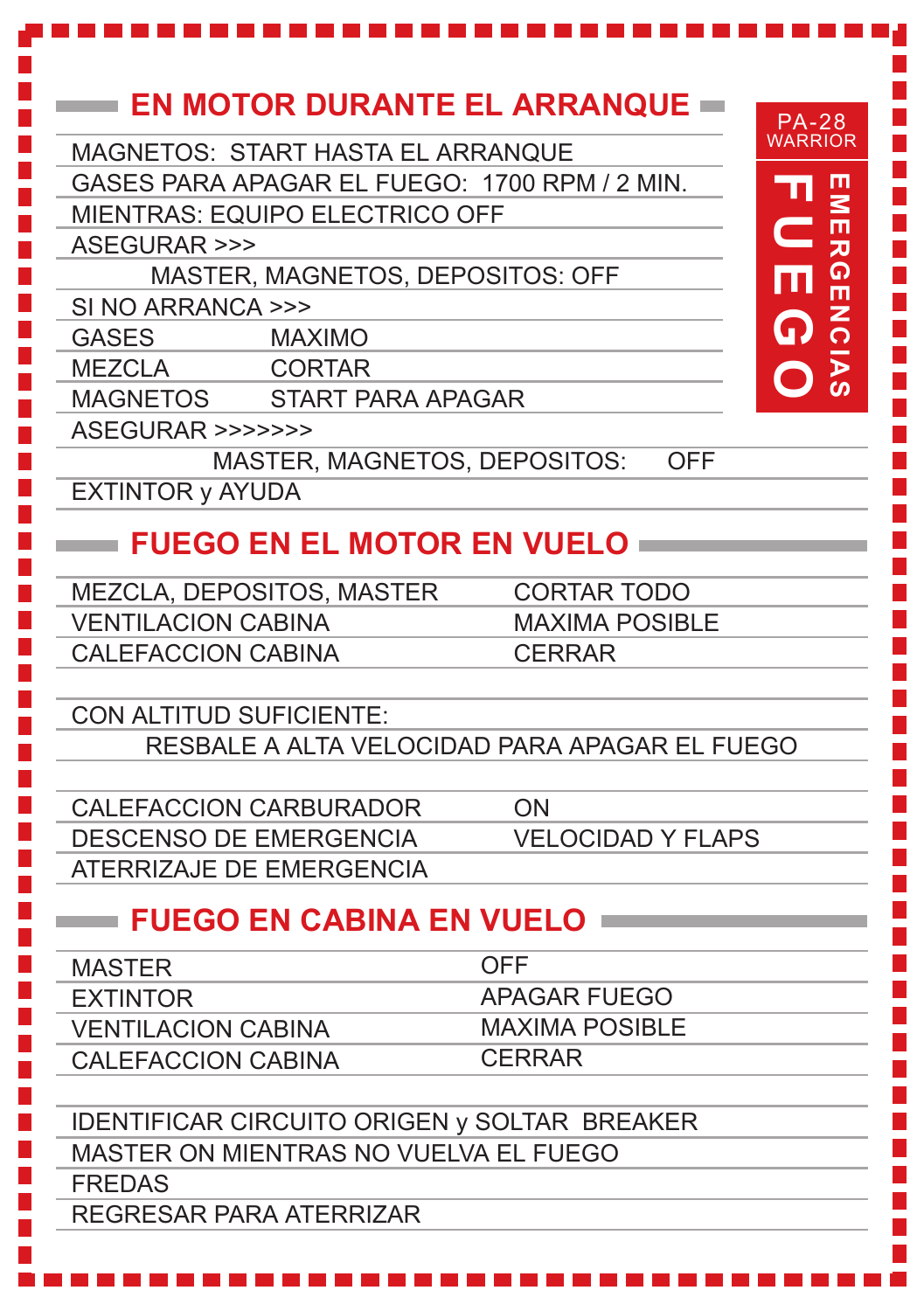## **FALLO DE MOTOR EN CARRERA ANTES DE LA ROTACION**

| <b>GASES</b>               | <b>ATRAS</b>   |
|----------------------------|----------------|
| <b>FRENOS</b>              | <b>APLICAR</b> |
| <b>FLAPS</b>               | <b>RETRAER</b> |
| <b>ASEGURAR:</b>           |                |
| <b>MEZCLA</b>              | <b>CORTAR</b>  |
| <b>MASTER</b>              | OFF            |
| <b>MAGNETOS</b>            | OFF            |
| <b>COMBUSTIBLE VALVULA</b> | OFF            |
|                            |                |

#### **FALLO DE MOTOR TRAS ROTACION CON PISTA DISPONIBLE**

| <b>GASES</b>     |          | <b>ATRAS</b>          |
|------------------|----------|-----------------------|
| <b>VELOCIDAD</b> |          | 90 MPH                |
| <b>FLAPS</b>     |          | <b>SEGUN REQUIERA</b> |
| ATERRIZAJE       |          | POR DERECHO           |
| <b>FRENOS</b>    |          | <b>APLICAR</b>        |
| SI FLAPS         |          | <b>RFTRAFR</b>        |
|                  | ASEGURAR |                       |

#### **FALLO DE MOTOR TRAS ROTACION SIN PISTA DISPONIBLE**

| <b>ATRAS</b>          |
|-----------------------|
| 90 MPH                |
| <b>SEGUN REQUIERA</b> |
|                       |

#### ATERRIZAJE

| SI 200' AGL | A | $45^\circ$          |
|-------------|---|---------------------|
| SI 300' AGL |   | $A$ 90 <sup>o</sup> |
| SI 400' AGL |   | $A$ 180 $^{\circ}$  |
|             |   |                     |

ASEGURAR: MEZCLA - MASTER - MAGNETOS - DEPOSITOS: OFF

PA-28 WARRIOR

**EMERGENCIAS**<br>DESPEGUE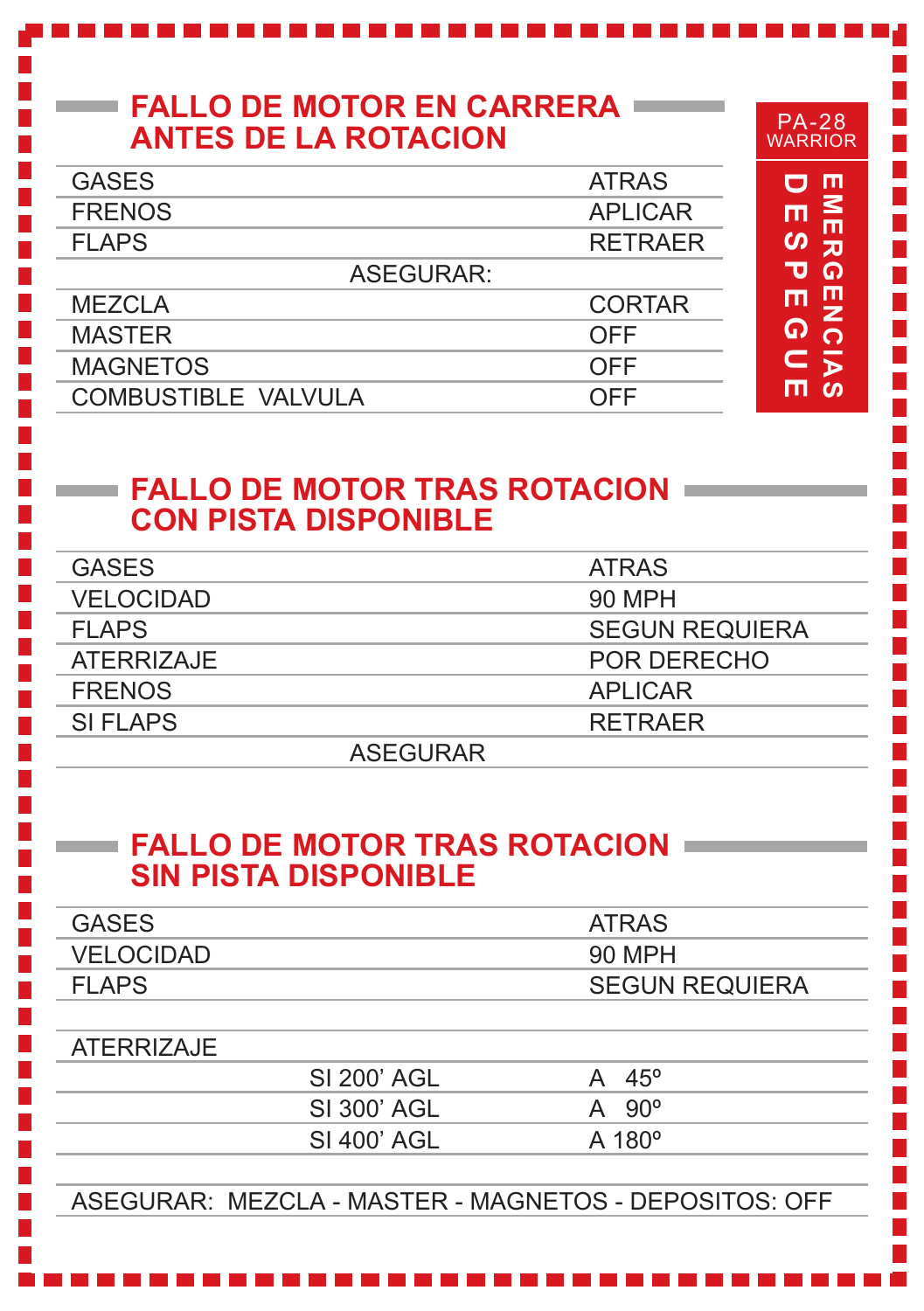# **PARADA MOTOR EN VUELO**

| <b>BOMBA COMBUSTIBLE</b>      | ON             |
|-------------------------------|----------------|
| CALEFACCION CARBURADOR        | ON             |
| <b>VELOCIDAD PLANEO</b>       | <b>90 MPH</b>  |
| SOBRE 3000' >>> REENCENDIDO:  |                |
| <b>MEZCLA</b>                 | <b>RICA</b>    |
| <b>BOMBA COMBUSTIBLE</b>      | ON             |
| <b>DEPOSITO</b>               | <b>CAMBIAR</b> |
| <b>CALEFACCION CARBURADOR</b> | ON             |
| <b>MAGNETOS</b>               | <b>START</b>   |
|                               |                |



| SI FALLA REENCENDIDO >>>      | <b>CONTINUA LA EMERGENCIA</b> |
|-------------------------------|-------------------------------|
| <b>BUSCAR ZONA ATERRIZAJE</b> | <b>VIENTO, CABLES, ETC</b>    |
| <b>RADIO</b>                  | 121.50 EMERGENCIA             |
| <b>TRANSPONDER</b>            | 7700 EMERGENCIA               |
| <b>APROXIMACION VIGILAR</b>   | <b>VELOCIDAD y ALTITUD</b>    |
| EN FINAL >>>                  | <b>CORTAR TODO</b>            |
| <b>DEPOSITOS</b>              | <b>OFF</b>                    |
| <b>MASTER</b>                 | <b>OFF</b>                    |
| <b>MEZCLA</b>                 | <b>CORTAR</b>                 |
| <b>MAGNETOS</b>               | <b>OFF</b>                    |
| <b>PUERTA</b>                 | <b>DESBLOQUEAR</b>            |

#### **CON TOMA ASEGURADA** >>> FLAPS

FULL FLAP - TOMA LENTA

刀 RESUMEN VELOCIDAD DE PLANEO m

SOBRE 3000 REENCENDIDO

BUSCAR CAMPO

SUME<br>SUME LLAMAR EN EMERGENCIA Y TRANSPONDER

EN FINAL CORTAR TODO Y FULL FLAP